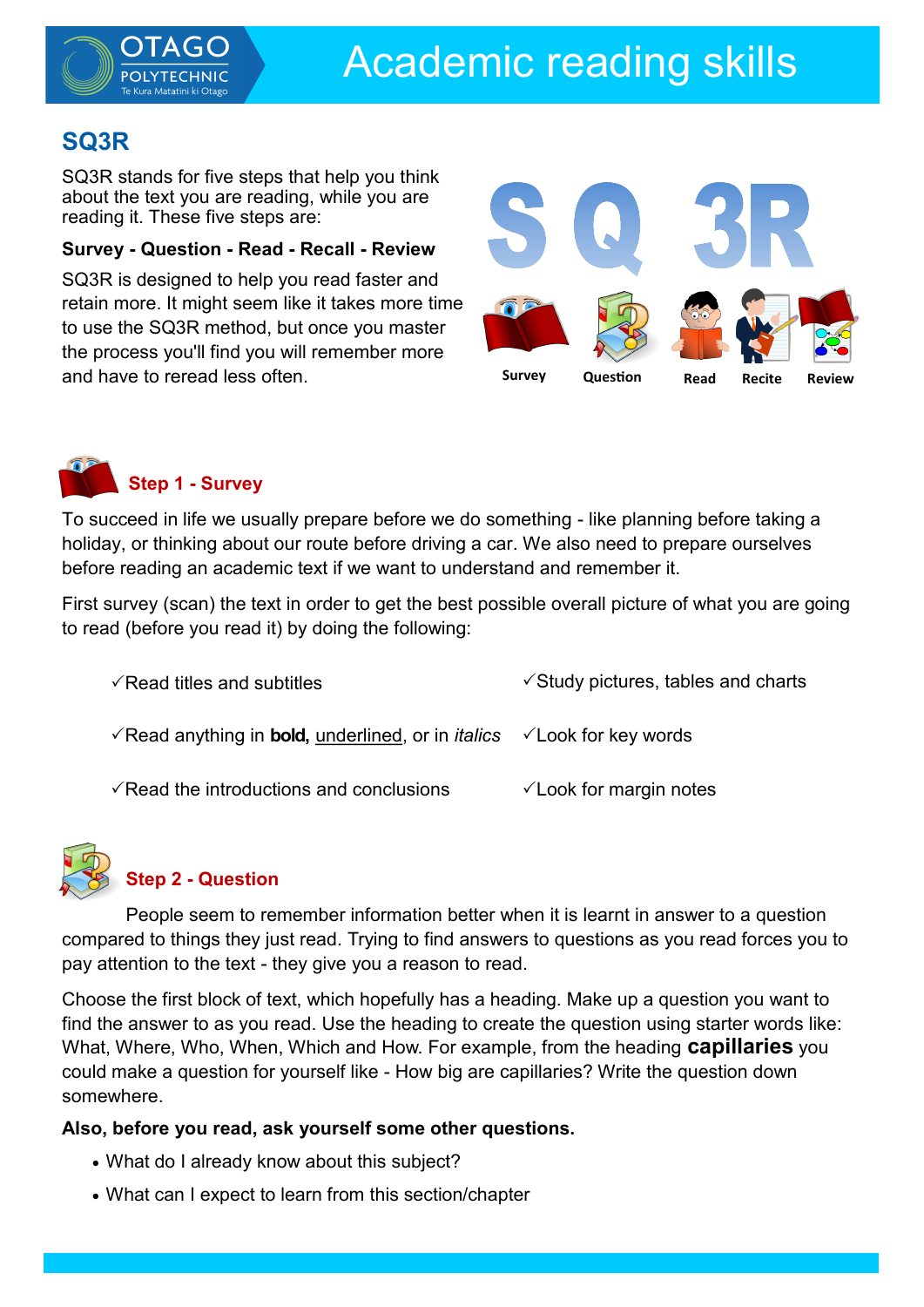

# **Step 3 - Read**

As you have given yourself a purpose for reading, by trying to answer your question, you will be more engaged with the text, therefore having a greater chance of understanding and retaining the information.

Read the material, looking for the answer to your question.

- Read in short bits. Stop when you need to think about what you have been reading. Ask yourself questions about what you have read.
- Vary your approach and speed. Read the easy bits faster and slow down for difficult new material.
- Talk to yourself, highlight important points/words, write notes, draw pictures, make a mind map.
- Keep at it! Successful students read difficult passages again and again.



### **Step 4 - Recite**

Reciting helps to transfer information from your short term memory to your long term memory. Once you've read a section, run through it in your mind several times. Identify the important points, and then work out how other information fits around them. look away and try to recite the answer to your question, using your own words and examples. If you can do this, it means that you understand the material. If you can't, skim over the section again. Once you have the answer to your question, write it down, or say it out loud (or quietly if you are in a library).

Note: The answer to your question may not be there. However, by looking for it you should have a better understanding of what you have read, and a better chance of remembering it.

### **Repeat steps 2, 3 and 4**

For each block of text you should repeat the process of creating a question, reading, and then reciting, until you get to the end.